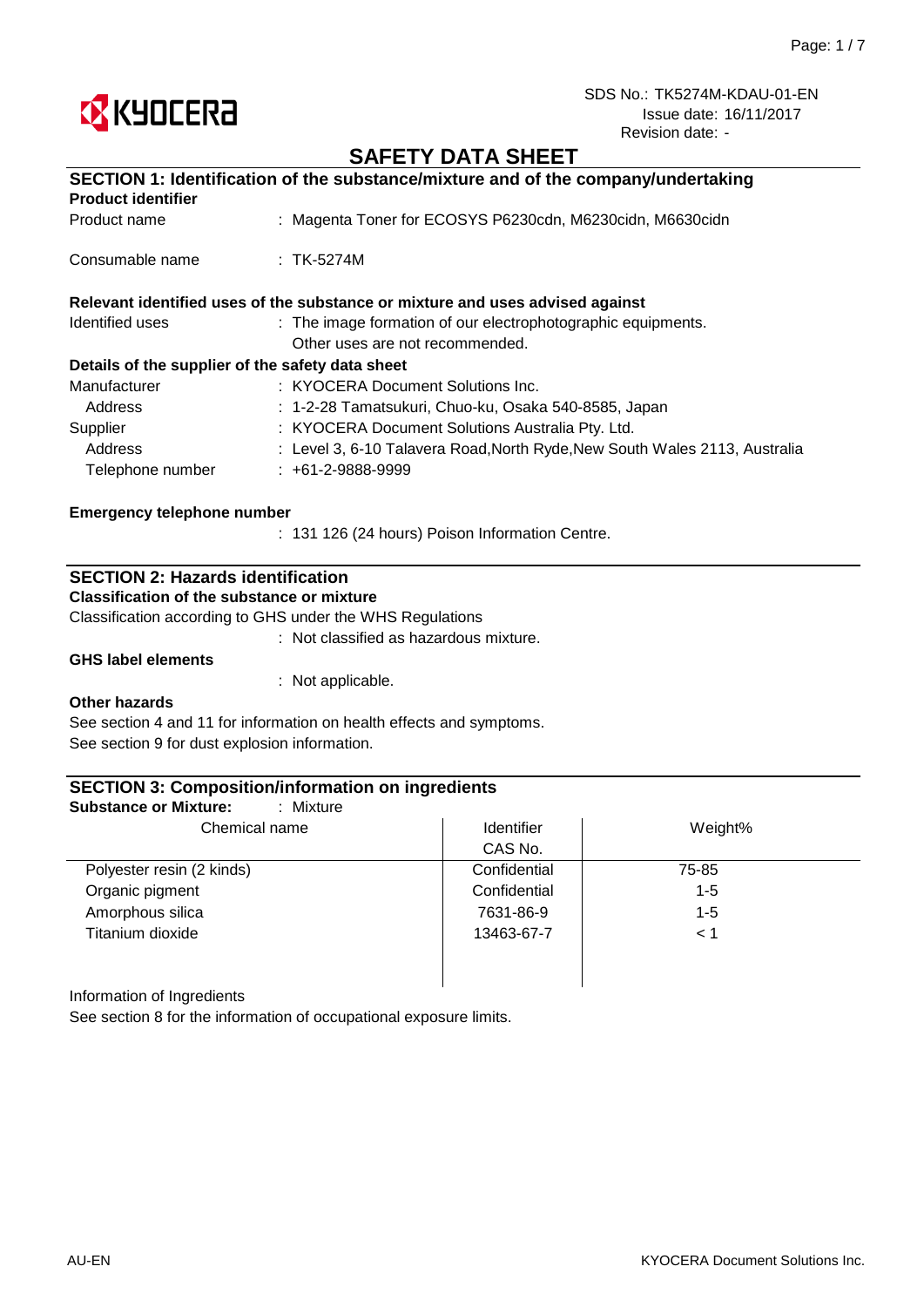



# **SAFETY DATA SHEET**

|  |  | <b>SECTION 4: First aid measures</b> |
|--|--|--------------------------------------|
|--|--|--------------------------------------|

| <b>Description of first aid measures</b>                                   |                                                                                                      |  |  |
|----------------------------------------------------------------------------|------------------------------------------------------------------------------------------------------|--|--|
| Inhalation                                                                 | : Remove from exposure to fresh air and gargle with plenty of water.                                 |  |  |
|                                                                            | Consult a doctor in case of such symptoms as coughing.                                               |  |  |
| <b>Skin Contact</b>                                                        | : Wash with soap and water.                                                                          |  |  |
| Eye Contact                                                                | : Flush with water immediately and see a doctor if irritating.                                       |  |  |
| Ingestion                                                                  | : Rinse out the mouth. Drink one or two glasses of water to dilute.                                  |  |  |
|                                                                            | Seek medical treatment if necessary.                                                                 |  |  |
| Most important symptoms and effects, both acute and delayed                |                                                                                                      |  |  |
| Potential health effects and symptoms                                      |                                                                                                      |  |  |
| Inhalation                                                                 | : Prolonged inhalation of excessive dusts may cause lung damage.                                     |  |  |
|                                                                            | Use of this product as intended does not result in prolonged inhalation of<br>excessive toner dusts. |  |  |
| Skin contact                                                               | : Unlikely to cause skin irritation.                                                                 |  |  |
| Eye contact                                                                | : May cause transient eye irritation.                                                                |  |  |
| Ingestion                                                                  | : Use of this product as intended does not result in ingestion.                                      |  |  |
| Indication of any immediate medical attention and special treatment needed |                                                                                                      |  |  |
|                                                                            | : No additional information available.                                                               |  |  |

| <b>SECTION 5: Firefighting measures</b><br><b>Extinguishing media</b> |                                                                                           |  |  |
|-----------------------------------------------------------------------|-------------------------------------------------------------------------------------------|--|--|
| Suitable extinguishing media                                          | : Water spray, foam, powder, $CO2$ or dry chemical.                                       |  |  |
| Unsuitable extinguishing media                                        | : None specified.                                                                         |  |  |
| Special hazards arising from the substance or mixture                 |                                                                                           |  |  |
| Hazardous combustion products                                         | : Carbon dioxide. Carbon monoxide.                                                        |  |  |
| <b>Advice for firefighters</b>                                        |                                                                                           |  |  |
| Fire-fighting procedures                                              | : Pay attention not to blow away dust.                                                    |  |  |
|                                                                       | Drain water off around and decrease the atmosphere temperature to<br>extinguish the fire. |  |  |
| Protective equipment for firefighters                                 | : None specified.                                                                         |  |  |

## **SECTION 6: Accidental release measures**

**Personal precautions, protective equipment and emergency procedures**

: Avoid inhalation, ingestion, eye and skin contact in case of accidental release. Avoid formation of dust. Provide adequate ventilation.

#### **Environmental precautions**

: Do not allow to enter into surface water or drains.

#### **Methods and material for containment and cleaning up**

Method for cleaning up  $\qquad \qquad :$  Gather the released powder not to blow away and wipe up with a wet cloth.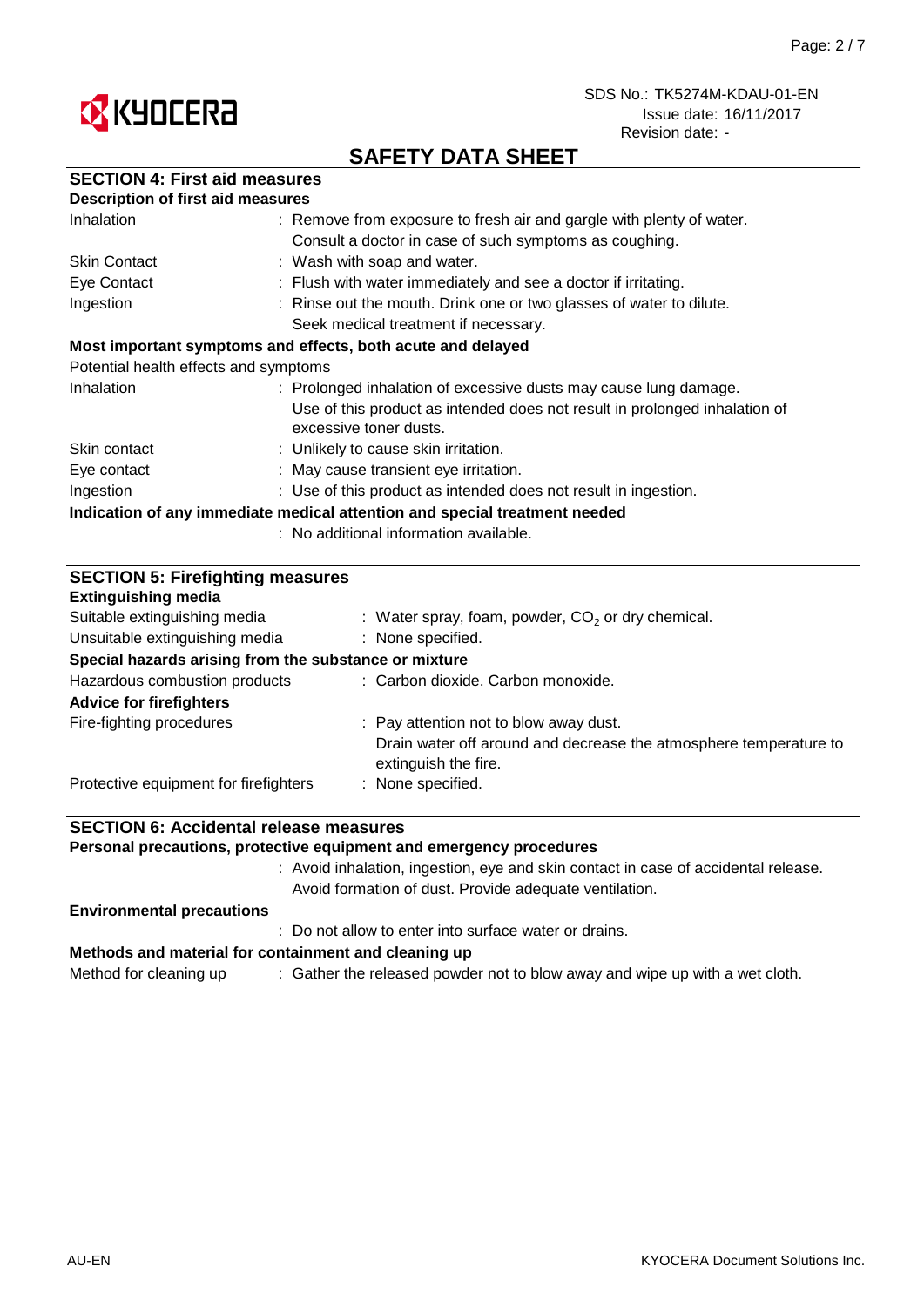

# **SAFETY DATA SHEET**

## **SECTION 7: Handling and storage**

### **Precautions for safe handling**

: Do not attempt to force open or destroy the toner container or unit. See installation guide of this product.

### **Conditions for safe storage, including any incompatibilities**

: Keep the toner container or unit tightly closed and store in a cool, dry and dark place keeping away from fire. Keep out of the reach of children.

### **SECTION 8: Exposure controls/personal protection**

### **Control parameters**

(Reference data)

US ACGIH TLV (TWA)

Particles: 10 ㎎/㎥ (Inhalable particles), 3 ㎎/㎥ (Respirable particles) Titanium dioxide: 10 mg/m<sup>3</sup>

### US OSHA PEL (TWA)

Particles: 15 ㎎/㎥ (Total dust), 5 ㎎/㎥ (Respirable fraction) Amorphous silica: 80 mg/m<sup>3</sup>/%SiO<sub>2</sub> Titanium dioxide: 15 ㎎/㎥ (Total dust)

| Australian exposure standards: Workplace Exposure Standards for Airborne Contaminants, Appendix A |  |
|---------------------------------------------------------------------------------------------------|--|
| Titanium dioxide: TWA 10 mg/ $m^3$                                                                |  |

#### **Exposure controls**

| Appropriate engineering controls | : Special ventilator is not required under normal intended use.<br>Use in a well ventilated area.                                  |
|----------------------------------|------------------------------------------------------------------------------------------------------------------------------------|
| Personal protective equipment    | : Respiratory protection, eye protection, hand protection, skin and body<br>protection are not required under normal intended use. |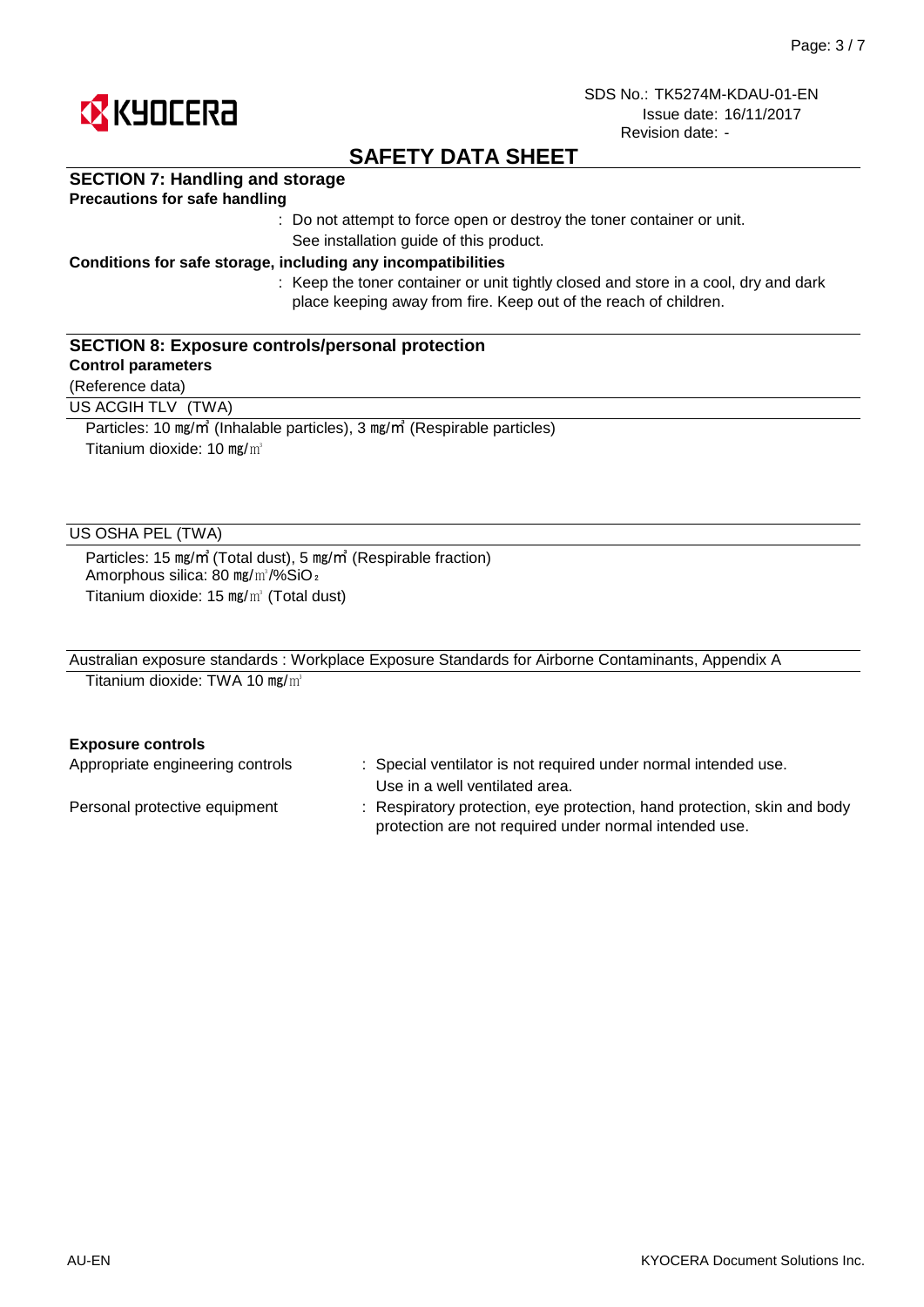

# **SAFETY DATA SHEET**

## **SECTION 9: Physical and chemical properties**

## **Information on basic physical and chemical properties**

| Physical state                          | $\therefore$ Solid.                            |  |
|-----------------------------------------|------------------------------------------------|--|
|                                         | (Fine powder)                                  |  |
| Color                                   | : Magenta.                                     |  |
| Odor                                    | Odorless.                                      |  |
| Odor threshold                          | : No data available.                           |  |
| рH                                      | : No data available.                           |  |
| Melting point                           | : 100-120 ℃<br>(Toner)                         |  |
| Initial boiling point and boiling range | : No data available.                           |  |
| Flash point                             | : No data available.                           |  |
| Evaporation rate                        | No data available.                             |  |
| Flammability (solid, gas)               | : No data available.                           |  |
| Upper/lower flammability or explosive   | : No data available.                           |  |
| limits                                  |                                                |  |
| Vapour pressure                         | No data available.                             |  |
| Vapour density                          | No data available.                             |  |
| Relative density                        | : 1.2-1.4 $g/cm^{3}$<br>(Toner)                |  |
| Solubility(ies)                         | Almost insoluble in water.                     |  |
| Partition coefficient: n-octanol/water  | : No data available.                           |  |
| Auto-ignition temperature               | No data available.                             |  |
| Decomposition temperature               | : No data available.                           |  |
| Viscosity                               | : No data available.                           |  |
| <b>Explosive properties</b>             | : No data available.                           |  |
| Oxidising properties                    | : No data available.                           |  |
| <b>Other information</b>                |                                                |  |
| Dust explosion properties               | : Dust explosion is improbable under normal in |  |
|                                         |                                                |  |

ntended use. Experimental explosiveness of toner is classified into the same rank such kind of powder as flour, dry milk and resin powder according to the pressure rising speed.

| <b>SECTION 10: Stability and reactivity</b> |                                                                      |  |
|---------------------------------------------|----------------------------------------------------------------------|--|
| <b>Reactivity</b>                           | $:$ No data available.                                               |  |
| <b>Chemical stability</b>                   | : This product is stable under normal conditions of use and storage. |  |
| <b>Possibility of hazardous reactions</b>   | : Hazardous reactions will not occur.                                |  |
| <b>Conditions to avoid</b>                  | : None specified.                                                    |  |
| Incompatible materials                      | : None specified.                                                    |  |
| <b>Hazardous decomposition products</b>     | : Hazardous decomposition products are not to be produced.           |  |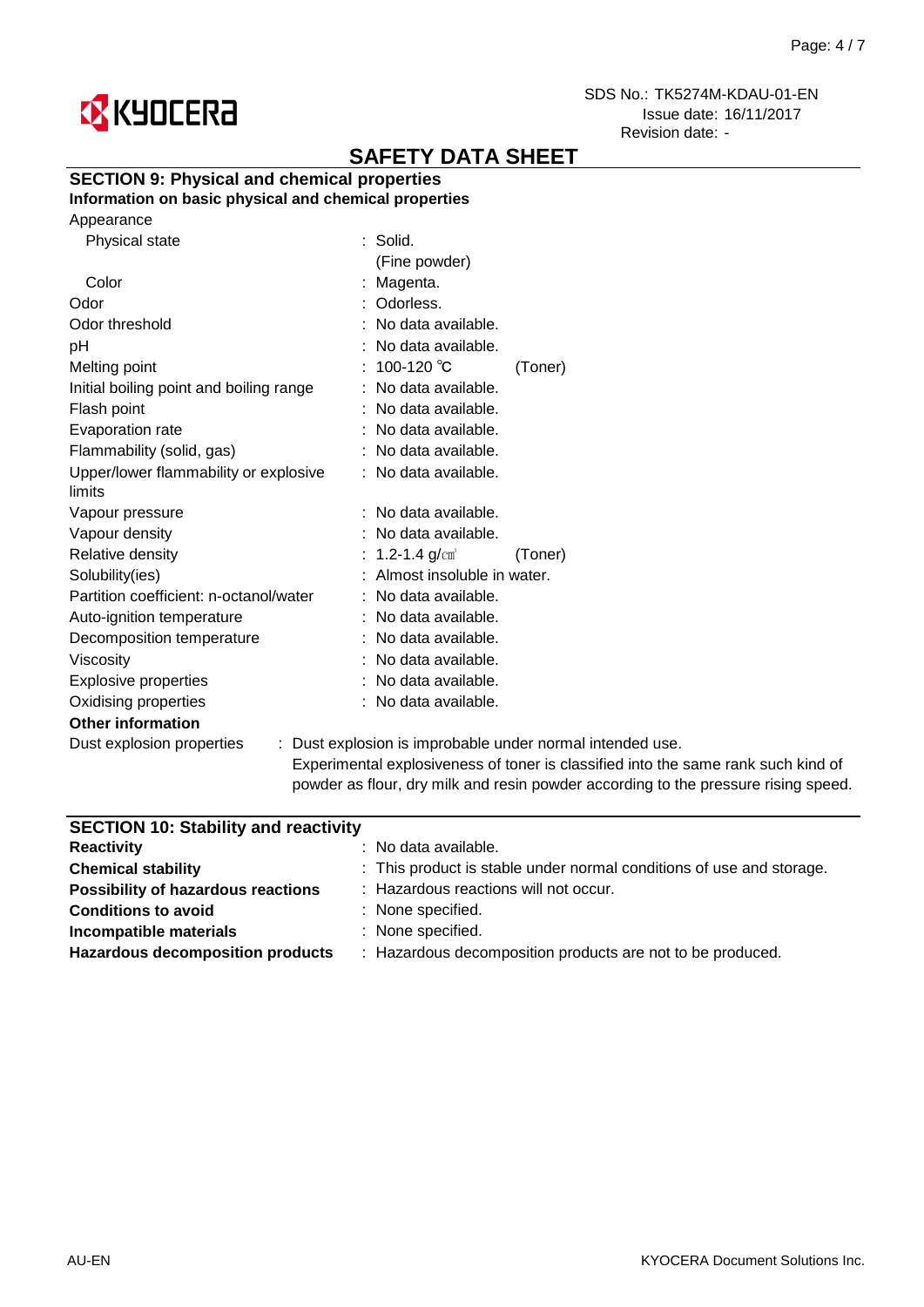

# **SAFETY DATA SHEET**

# **SECTION 11: Toxicological information**

## **Information on toxicological effects**

| Acute toxicity<br>Oral $(LD_{50})$            | $\therefore$ > 2000 mg/kg (rat)                                                                                                                                                                          |
|-----------------------------------------------|----------------------------------------------------------------------------------------------------------------------------------------------------------------------------------------------------------|
|                                               | (Based on test result of similar product.) (Toner)                                                                                                                                                       |
| Dermal $(LD_{50})$                            | : No data available.<br>(Toner)                                                                                                                                                                          |
| Inhalation $(LC_{50}(4hr))$                   | $:$ > 5.0 mg/l (rat)<br>(Based on test result of similar product.) (Toner)                                                                                                                               |
| Skin corrosion/irritation                     |                                                                                                                                                                                                          |
| Acute skin irritation                         | : Non-irritant (rabbit)                                                                                                                                                                                  |
|                                               | (Based on test result of similar product.) (Toner)                                                                                                                                                       |
| Serious eye damage/irritation                 |                                                                                                                                                                                                          |
| Acute eye irritation                          | : Minimal irritant (rabbit)<br>(Based on test result of similar product.) (Toner)                                                                                                                        |
| Respiratory or skin sensitisation             |                                                                                                                                                                                                          |
| Skin sensitisation                            | : Non-sensitiser (mouse)                                                                                                                                                                                 |
|                                               | (Based on test result of similar product.) (Toner)                                                                                                                                                       |
| Germ cell mutagenicity                        |                                                                                                                                                                                                          |
|                                               | : Ames Test is Negative.<br>(Toner)                                                                                                                                                                      |
| Information of Ingredients<br>Carcinogenicity | : No mutagen, according to MAK, TRGS905 and (EC) No 1272/2008 Annex VI.                                                                                                                                  |
| Information of Ingredients                    | : No carcinogen or potential carcinogen according to IARC, Japan Association on<br>Industrial Health, ACGIH, EPA, OSHA, NTP, MAK, California Proposition 65,<br>TRGS 905 and (EC) No 1272/2008 Annex VI. |
| (except titanium dioxide)                     |                                                                                                                                                                                                          |

The IARC reevaluated titanium dioxide as a Group 2B carcinogen (possibly carcinogenic to humans) as the result of inhalation exposure test in rats. But, oral/skin test does not show carcinogenicity. (\*2) In the animal chronic inhalation studies for titanium dioxide, the lung tumor was observed in only rats. It is estimated that this is attributed to the overload of rat's lung clearance mechanism (overload phenomenon). (\*3) The inhalation of excessive titanium dioxide dose not occur in normal use of this product. Also, epidemiological studies to date have not revealed any evidence of the relation between occupational exposure to titanium dioxide and respiratory tract diseases.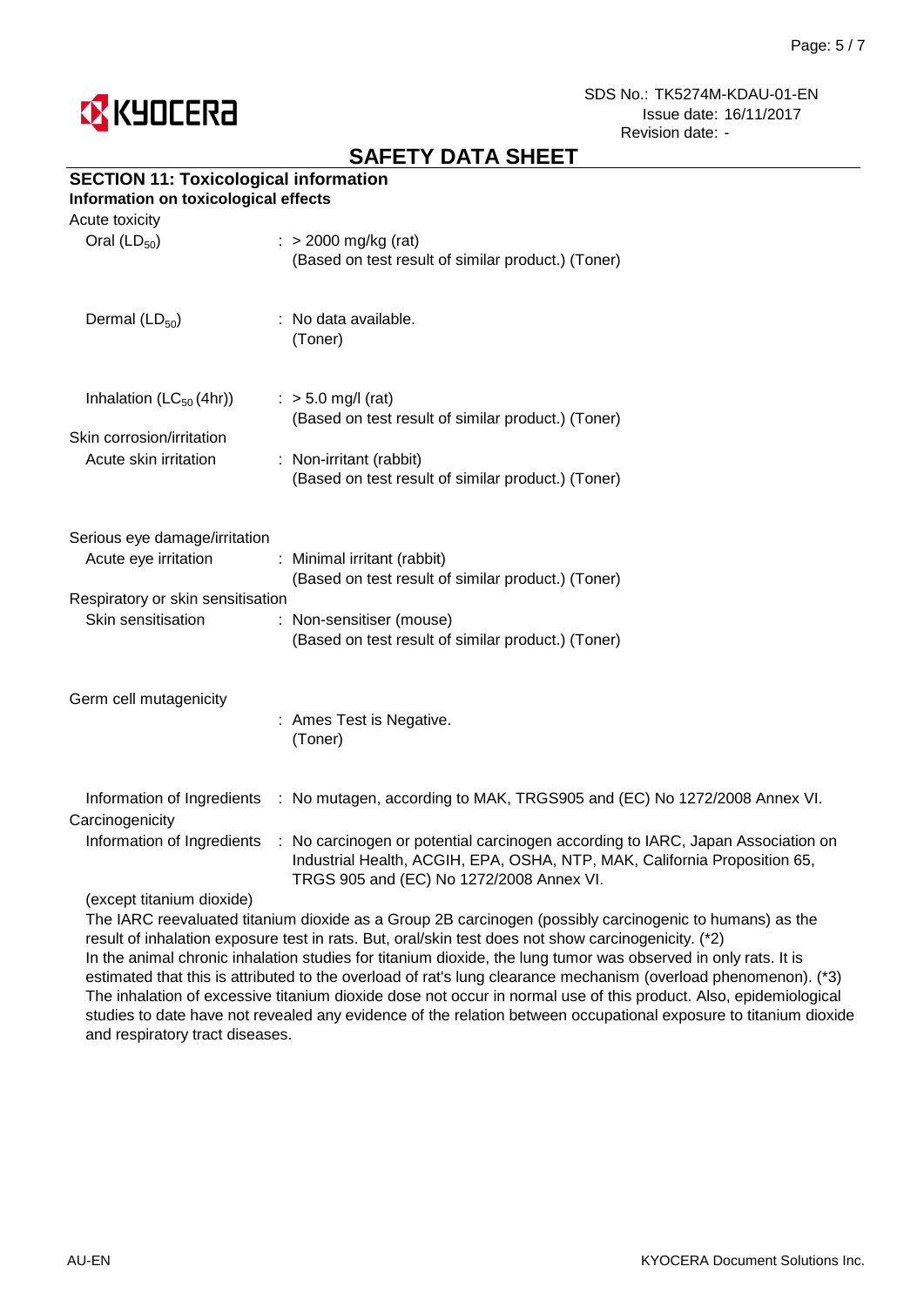

# **SAFETY DATA SHEET**

| : No reproductive toxicant according to MAK, California Proposition 65, TRGS905<br>and (EC) No 1272/2008 Annex VI.                                                                                                                                                                                                                                                                                                                                                                                                  |  |  |  |
|---------------------------------------------------------------------------------------------------------------------------------------------------------------------------------------------------------------------------------------------------------------------------------------------------------------------------------------------------------------------------------------------------------------------------------------------------------------------------------------------------------------------|--|--|--|
| : No data available.                                                                                                                                                                                                                                                                                                                                                                                                                                                                                                |  |  |  |
| No data available.                                                                                                                                                                                                                                                                                                                                                                                                                                                                                                  |  |  |  |
| : No data available.                                                                                                                                                                                                                                                                                                                                                                                                                                                                                                |  |  |  |
| : In a study in rats by chronic inhalation exposure to a typical toner, a mild to<br>moderate degree of lung fibrosis was observed in 92% of the rats in the high<br>concentration (16 mg/m <sup>2</sup> ) exposure group, and a minimal to mild degree of fibrosis<br>was noted in 22% of the animal in the middle $(4 \text{ mg/m}^3)$ exposure group. (*1)<br>But no pulmonary change was reported in the lowest (1 mg/m <sup>3</sup> ) exposure group, the<br>most relevant level to potential human exposures. |  |  |  |
| : No data available.                                                                                                                                                                                                                                                                                                                                                                                                                                                                                                |  |  |  |
| <b>SECTION 12: Ecological information</b><br>No data available.<br>No data available.<br>Persistence and degradability<br>No data available.<br>No data available.<br>No additional information available.<br><b>SECTION 13: Disposal considerations</b>                                                                                                                                                                                                                                                            |  |  |  |
| : Do not attempt to incinerate the toner container or unit and the waste toner                                                                                                                                                                                                                                                                                                                                                                                                                                      |  |  |  |
| yourself. Dangerous sparks may cause burn.                                                                                                                                                                                                                                                                                                                                                                                                                                                                          |  |  |  |
| Any disposal practice should be done under conditions which meet local, state and<br>federal laws and regulations relating to waste (contact local or state environmental<br>agency for specific rules).                                                                                                                                                                                                                                                                                                            |  |  |  |
| <b>SECTION 14: Transport information</b>                                                                                                                                                                                                                                                                                                                                                                                                                                                                            |  |  |  |
| None.                                                                                                                                                                                                                                                                                                                                                                                                                                                                                                               |  |  |  |
| None.                                                                                                                                                                                                                                                                                                                                                                                                                                                                                                               |  |  |  |
| None.                                                                                                                                                                                                                                                                                                                                                                                                                                                                                                               |  |  |  |
| None.                                                                                                                                                                                                                                                                                                                                                                                                                                                                                                               |  |  |  |
| None.                                                                                                                                                                                                                                                                                                                                                                                                                                                                                                               |  |  |  |
| : No additional information available.<br><b>Special precautions for user</b>                                                                                                                                                                                                                                                                                                                                                                                                                                       |  |  |  |
| Transport in bulk according to Annex II of MARPOL73/78 and the IBC Code                                                                                                                                                                                                                                                                                                                                                                                                                                             |  |  |  |
|                                                                                                                                                                                                                                                                                                                                                                                                                                                                                                                     |  |  |  |

: Not applicable.

### **SECTION 15: Regulatory information**

#### US regulations **Safety, health and environmental regulations/legislation specific for the substance or mixture**

All ingredients in this product comply with order under TSCA.

Canada regulations

This product is not a WHMIS-controlled product, since we consider it as a Manufactured article.

EU regulations

This product is not classified as hazardous mixture according to Regulation (EC) No 1272/2008 (CLP).

This product does not contain substances which present a health or environmental hazard within the meaning of CLP.